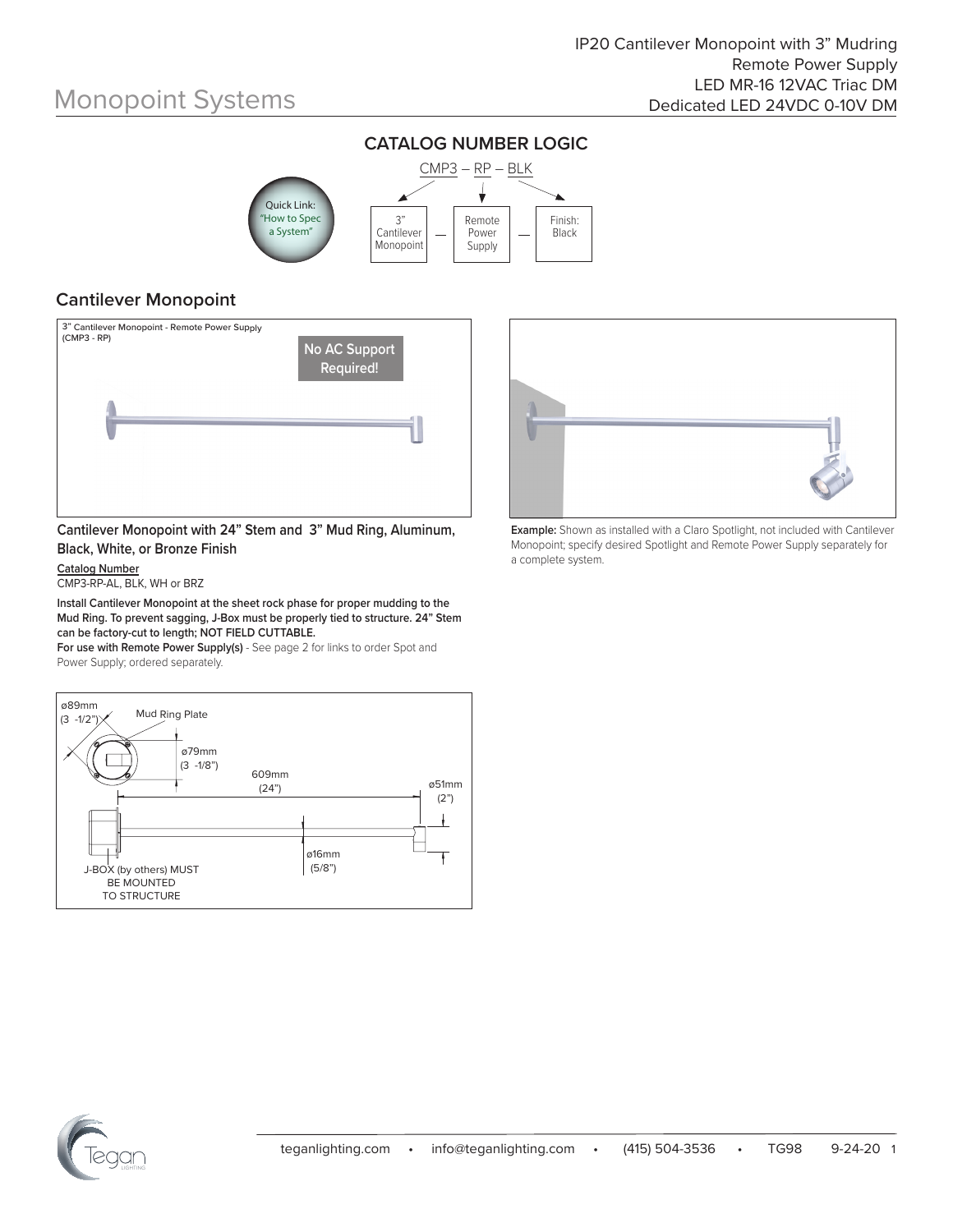| Category:                      | This designer Cantilever Monopoint features a small 3" mounting "mud-ring" plate with the J-Box (by<br>others) tied into the structure for rigid integrity. No AC support required! It extends a Tegan spotlight<br>24" from the wall to enable it to softly graze a wall or illuminate art, signage or 3D objects. Compatible<br>with LED MR-16 12VAC Triac DM or dedicated LED 24VDC 0-10V DM Spot and Remote Power Supply;<br>ordered separately. Install Cantilever Monopoint at the sheet rock phase for proper mudding to the<br>Mud Ring. To prevent sagging, J-Box must be properly tied to structure. (Note: Photo at left shows a<br>3" Cantilever Monopoint with a Claro Spotlight to demonstrate installation example. Claro is not<br>included with the Monopoint; specify desired Spotlight separately.) |
|--------------------------------|------------------------------------------------------------------------------------------------------------------------------------------------------------------------------------------------------------------------------------------------------------------------------------------------------------------------------------------------------------------------------------------------------------------------------------------------------------------------------------------------------------------------------------------------------------------------------------------------------------------------------------------------------------------------------------------------------------------------------------------------------------------------------------------------------------------------|
| Material:                      | Extruded and machined aluminum.                                                                                                                                                                                                                                                                                                                                                                                                                                                                                                                                                                                                                                                                                                                                                                                        |
| Finish:                        | Brushed Aluminum (AL), White (WH), Black (BLK), Powdercoated Bronze (BRZ).                                                                                                                                                                                                                                                                                                                                                                                                                                                                                                                                                                                                                                                                                                                                             |
| Monopoint:                     | 3" Cantilever Monopoint (CMP3-RP-XX) for use with a Remote Power Supply.                                                                                                                                                                                                                                                                                                                                                                                                                                                                                                                                                                                                                                                                                                                                               |
| Source/<br>Spot:               | Ordered separately. 24VDC Dedicated LED or LED 12VAC MR-16 Spot. Refer to linked Spotlight and<br>Specification sheets on pages 3-4 for details. In-rush may be a factor with other manufacturers' LED<br>MR-16 lamps; refer to lamp manufacturers' spec sheets to determine the correct power supply wattage<br>required for the number of lamps specified                                                                                                                                                                                                                                                                                                                                                                                                                                                            |
| <b>Remote Power</b><br>Supply: | Refer to 24VDC Driver Specsheet, 12VAC Electronic Transformer Specsheet or 12VAC Magnetic<br>Transformer Specsheet for Power Supply options. NOTE: For dimming LED MR-16 lamps (Soraa) with<br>electronic/magnetic transformers, please refer our MR-16 LED Specsheet for technical details. In-rush<br>may be a factor with other manufacturers LED MR-16 lamps; refer to their spec sheets.                                                                                                                                                                                                                                                                                                                                                                                                                          |
| Installation:                  | Before the Monopoint is installed, a Mud Ring Plate is attached to a J-Box mounted to the structure<br>and recessed approximately 1/4" (6mm) to allow for wall finishing material. Contractor must mud over<br>this larger mud-in plate up to the 3" visible, finished plate. Contact factory for isolation gaskets. Can be<br>factory-cut to length; not field-cuttable. Refer to Installation Instructions for details.                                                                                                                                                                                                                                                                                                                                                                                              |
| Labels:                        | ETL & CE Listed; Tested to UL 1574 - Issue: 2004/09/07 Ed: 3 Rev:2012/01/25 UL Standard for Safety<br>Track Lighting Systems. IP20. Interior use only. In a continuing effort to offer the best product possible<br>we reserve the right to change, without notice, specifications or materials. Technical specification<br>sheets that appear on teganlighting.com are the most recent version and supersede all other versions<br>that exist in any other printed or electronic form. 3 Year Warranty.                                                                                                                                                                                                                                                                                                               |



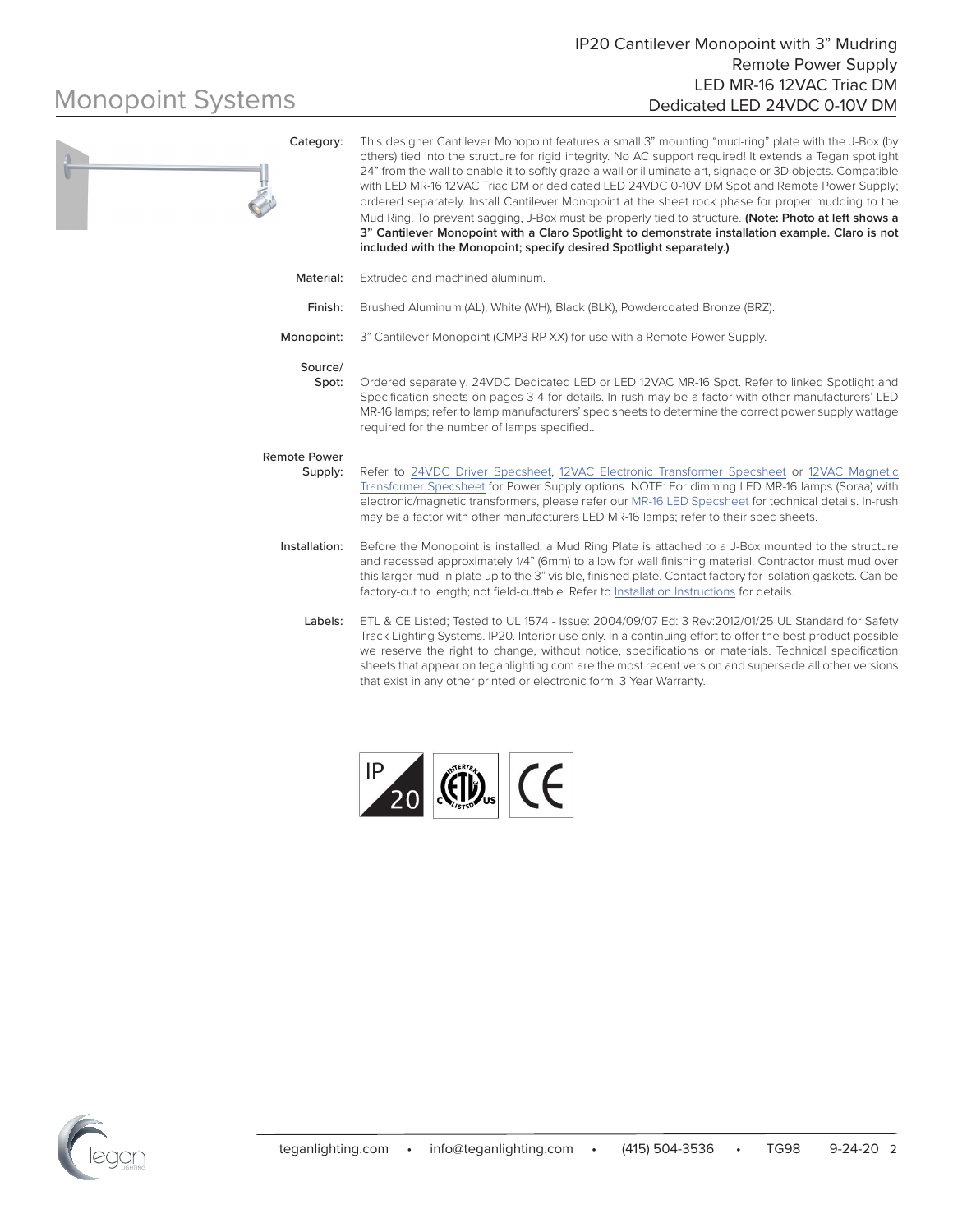### **Cantilever Monopoint - 12 VAC Spotlights**



### **Cantilever Monopoint - 24VDC Spotlights**